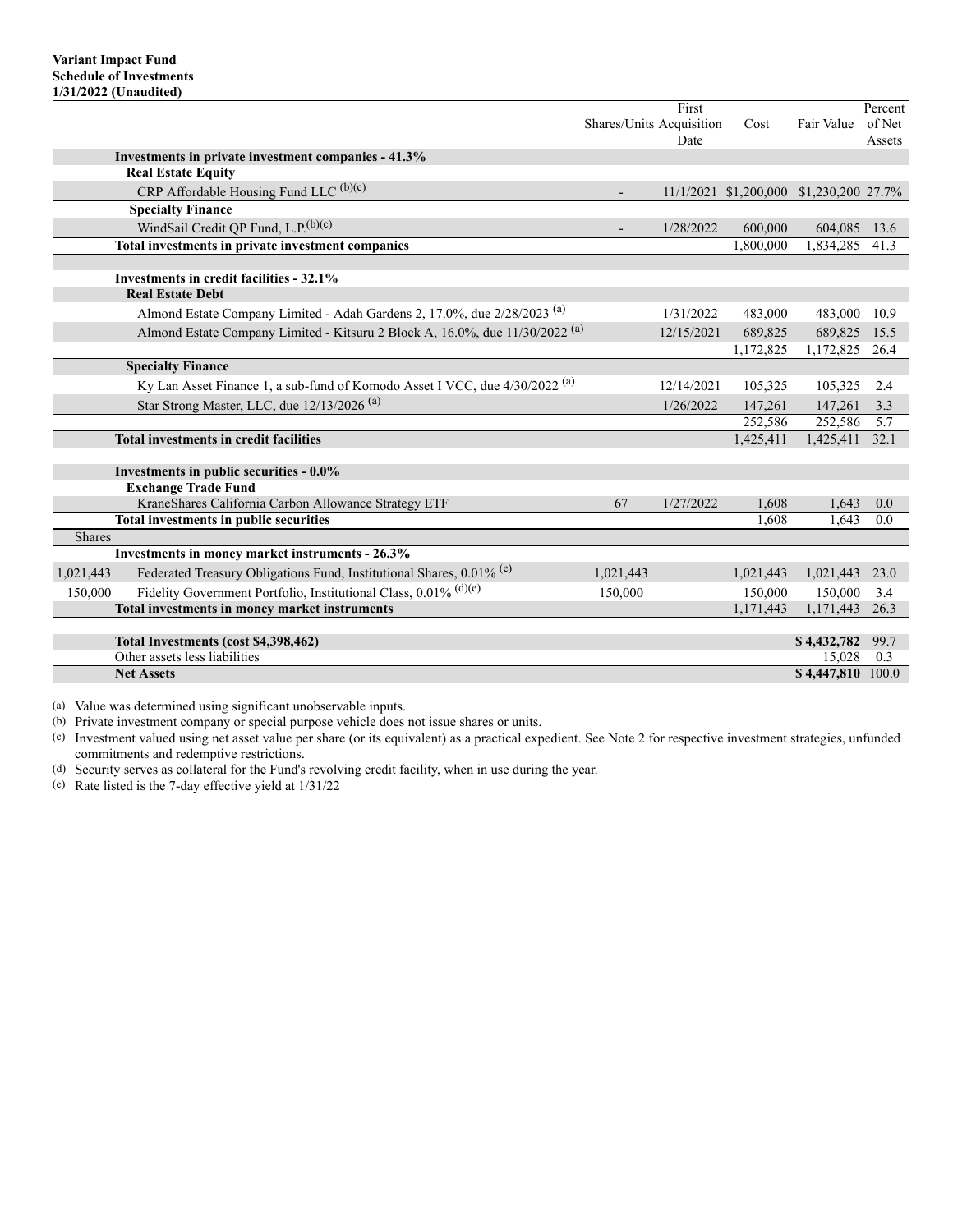# **Investment Type as a percentage of Total Net Assets As Follows**

|                               | Percent of Total Net |
|-------------------------------|----------------------|
| Security Type/Sector          | Assets               |
| <b>Credit Facilities</b>      | 32.1%                |
| Private Investment Companies  | 41.2%                |
| <b>Public Securities</b>      | $0.0\%$              |
| Short-Term Investments        | 26.3%                |
| <b>Total Investments</b>      | 99.6%                |
| Other assets less liabilities | $0.3\%$              |
| <b>Total Net Assets</b>       | 100.0%               |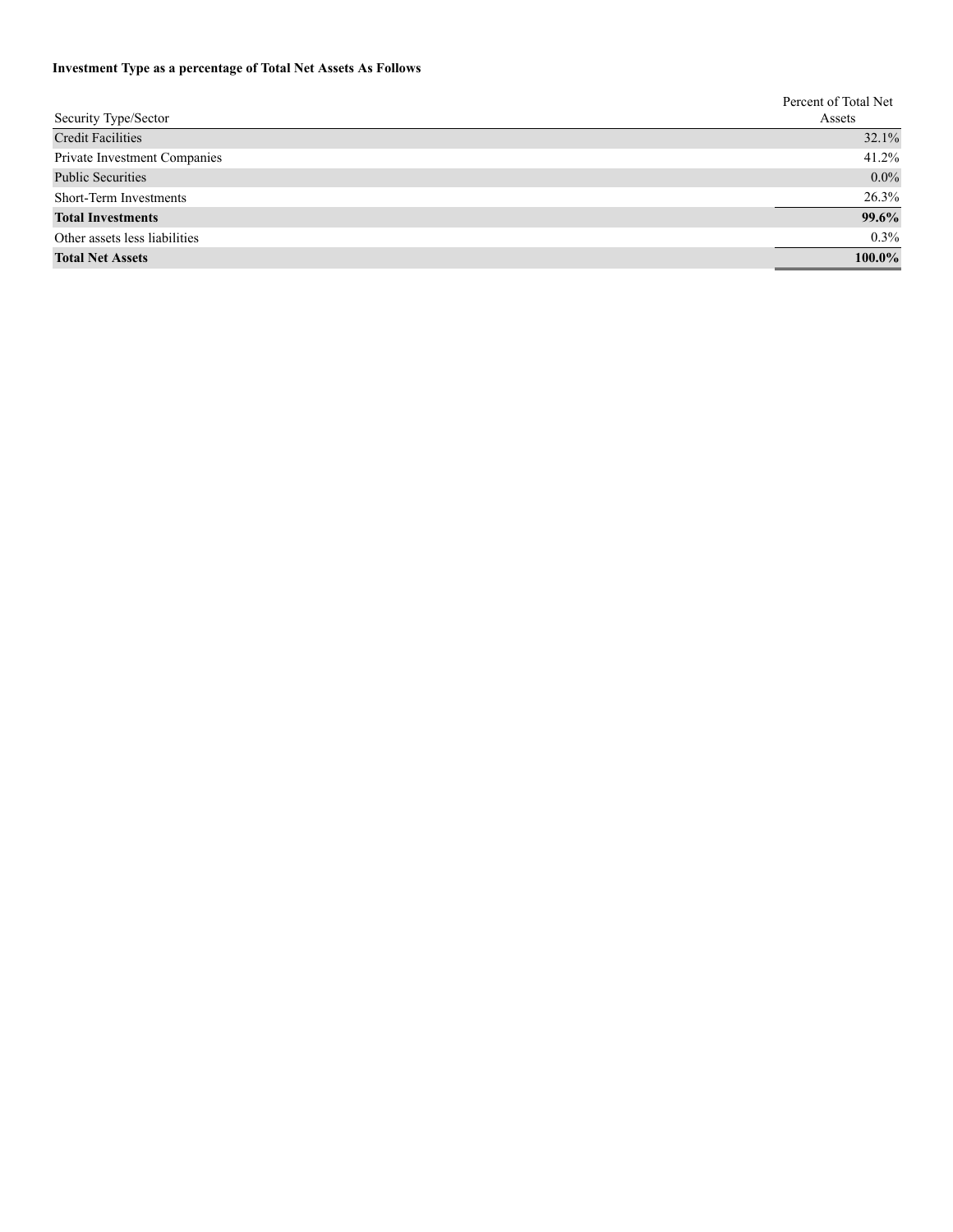### **1. Valuation of Investments**

The Fund calculates its NAV as of the close of business on each business day and at such other times as the Board may determine, including in connection with repurchases of Shares, in accordance with the procedures described below or as may be determined from time to time in accordance with policies established by the Board.

The Board has approved valuation procedures for the Fund (the "Valuation Procedures"). The Valuation Procedures provide that the Fund will value its investments at fair value. The Board has delegated the day-to-day responsibility for determining these fair values in accordance with the policies it has approved to the Investment Manager. The Investment Manager's Valuation Committee (the "Valuation Committee") will oversee the valuation of the Fund's investments on behalf of the Fund. The Board reviews and ratifies the execution of this process and the resultant fair value prices at least quarterly.

Short-term securities, including bonds, notes, debentures and other debt securities, such as certificates of deposit, commercial paper, bankers' acceptances and obligations of domestic and foreign banks, with maturities of 60 days or less, for which reliable market quotations are readily available shall each be valued at current market quotations as provided by an independent pricing service or principal market maker. Money market funds will be valued at NAV.

For equity, equity related securities, and options that are freely tradable and listed on a securities exchange or over-the-counter market, the Fund fair values those securities at their last sale price on that exchange or over-the-counter market on the valuation date. If the security is listed on more than one exchange, the Fund will use the price from the exchange that it considers to be the principal exchange on which the security is traded. Securities listed on the NASDAQ will be valued at the NASDAQ Official Closing Price, which may not necessarily represent the last sale price. If there has been no sale on such exchange or over-the-counter market on such day, the security will be valued at the mean between the last bid price and last ask price on such day.

Fixed income securities (other than the short-term securities as described above) shall be valued by (a) using readily available market quotations based upon the last updated sale price or a market value from an approved pricing service generated by a pricing matrix based upon yield data for securities with similar characteristics or (b) by obtaining a direct written broker-dealer quotation from a dealer who has made a market in the security. If no price is obtained for a security in accordance with the foregoing, because either an external price is not readily available or such external price is believed by the Investment Manager not to reflect the market value, the Valuation Committee will make a determination in good faith of the fair value of the security in accordance with the Valuation Procedures. In general, fair value represents a good faith approximation of the current value of an asset and will be used when there is no public market or possibly no market at all for the asset. The fair values of one or more assets may not be the prices at which those assets are ultimately sold and the differences may be significant.

Prior to investing in any Underlying Fund, the Investment Manager will conduct an initial due diligence review of the valuation methodologies utilized by the Underlying Fund, which generally shall be based upon readily observable market values when available, and otherwise utilize principles of fair value that are reasonably consistent with those used by the Fund for valuing its own investments. Subsequent to investment in an Underlying Fund, the Investment Manager will monitor the valuation methodologies used by each Underlying Fund. The Fund bases its NAV on valuations of its interests in Underlying Funds provided by the managers of the Underlying Funds and/or their agents. These valuations involve significant judgment by the managers of the Underlying Funds and may differ from their actual realizable value. Under certain circumstances, the Valuation Committee may modify the managers' valuations based on updated information received since the last valuation date. The Valuation Committee may also modify valuations if the valuations are deemed to not fully reflect the fair value of the investment. Valuations will be provided to the Fund based on interim unaudited financial records of the Underlying Funds, and, therefore, will be estimates and may fluctuate as a result. The Board, the Investment Manager and the Valuation Committee may have limited ability to assess the accuracy of these valuations.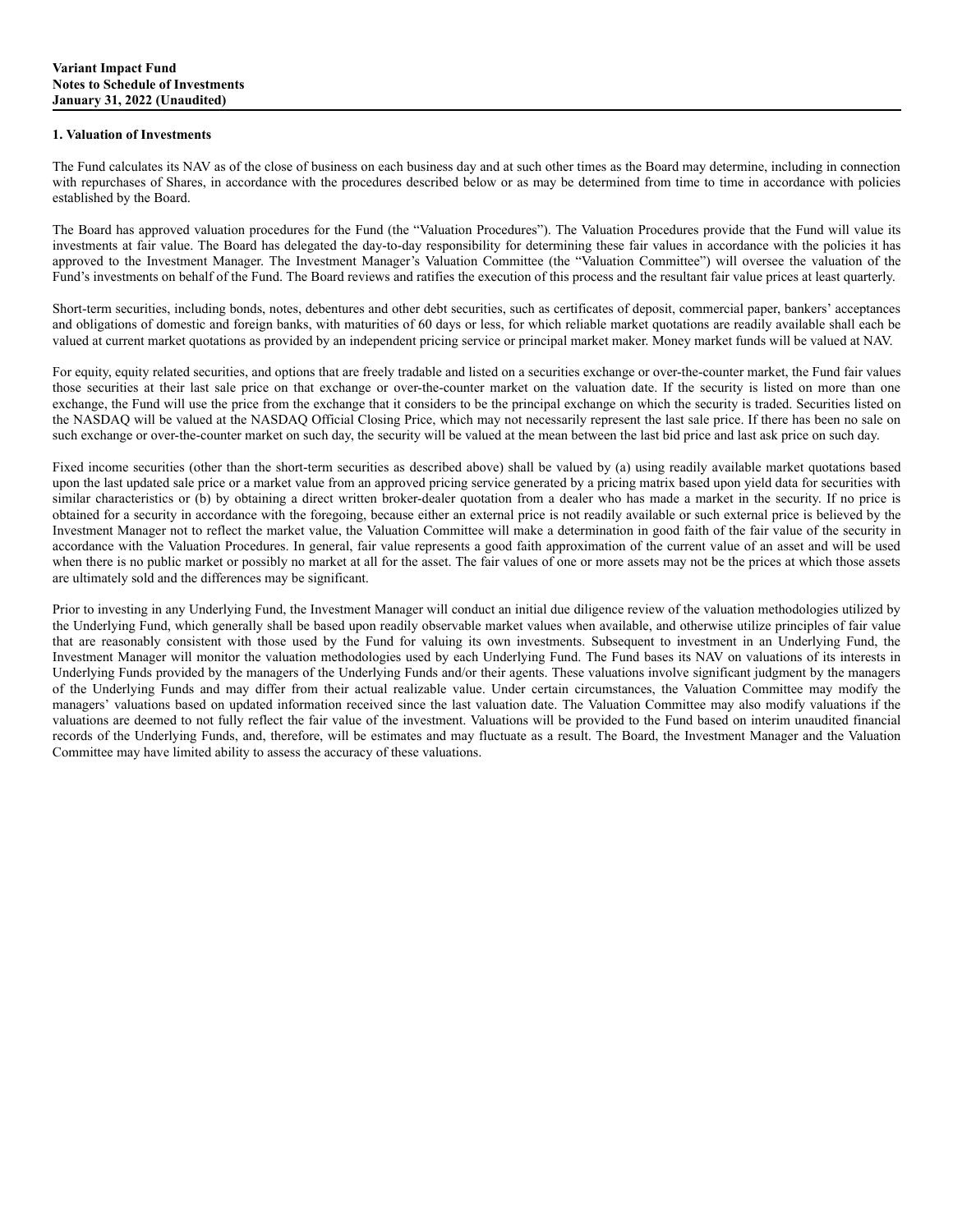#### **Variant Impact Fund Notes to Schedule of Investments - (Continued) January 31, 2022 (Unaudited)**

In circumstances in which market quotations are not readily available or are deemed unreliable, or in the case of the valuation of private, direct investments, such investments may be valued as determined in good faith using methodologies approved by the Board. In these circumstances, the Fund determines fair value in a manner that seeks to reflect the market value of the security on the valuation date based on consideration by the Valuation Committee of any information or factors deemed appropriate. The Valuation Committee may engage third party valuation consultants on an as-needed basis to assist in determining fair value.

Fair valuation involves subjective judgments, and there is no single standard for determining the fair value of an investment. The fair value determined for an investment may differ materially from the value that could be realized upon the sale of the investment. Fair values used to determine the Fund's NAV may differ from quoted or published prices, or from prices that are used by others, for the same investment. Thus, fair valuation may have an unintended dilutive or accretive effect on the value of shareholders' investments in the Fund. Information that becomes known to the Fund or its agents after the NAV has been calculated on a particular day will not be used to retroactively adjust the price of a security or the NAV determined earlier. Prospective investors should be aware that situations involving uncertainties as to the value of investments could have an adverse effect on the Fund's NAV if the judgments of the Board or the Valuation Committee regarding appropriate valuations should prove incorrect.

Engaging in these transactions involves risk of loss, which could adversely affect the value of the Fund's net assets. No assurance can be given that a liquid market will exist for any particular futures contract at any particular time. Many futures exchanges and boards of trade limit the amount of fluctuation permitted in futures contract prices during a single trading day. Once the daily limit has been reached in a particular contract, no trades may be made that day at a price beyond that limit or trading may be suspended for specified periods during the trading day. Futures contract prices could move to the limit for several consecutive trading days with little or no trading, thereby preventing prompt liquidation of futures positions and potentially subjecting the Fund to substantial losses.

### **2. Fair Value of Investments**

# *(a) Fair value - Definition*

The Fund uses a fair value hierarchy that prioritizes the inputs to valuation techniques used to measure fair value. The objective of a fair value measurement is to determine the price that would be received to sell an asset or paid to transfer a liability in an orderly transaction between market participants at the measurement date (an exit price). Accordingly, the fair value hierarchy gives the highest priority to unadjusted quoted prices in active markets for identical assets or liabilities (Level 1 measurements) and the lowest priority to unobservable inputs (Level 3 measurements). The three levels of the fair value hierarchy are as follows:

- Level 1 Valuations based on unadjusted quoted prices in active markets that are accessible at the measurement date for identical, unrestricted assets or liabilities.
- Level 2 Valuations based on inputs, other than quoted prices included in Level 1, that are observable either directly or indirectly.
- Level 3 Valuations based on inputs that are both significant and unobservable to the overall fair value measurement.

Investments in private investment companies measured based upon NAV as a practical expedient to determine fair value are not required to be categorized in the fair value hierarchy.

The availability of valuation techniques and observable inputs can vary from investment to investment and are affected by a wide variety of factors, including type of investment, whether the investment is new and not yet established in the marketplace, the liquidity of markets, and other characteristics particular to the transaction. To the extent that valuation is based on models or inputs that are less observable or unobservable in the market, determining fair value requires more judgment. Because of the inherent uncertainly of valuation, estimated values may be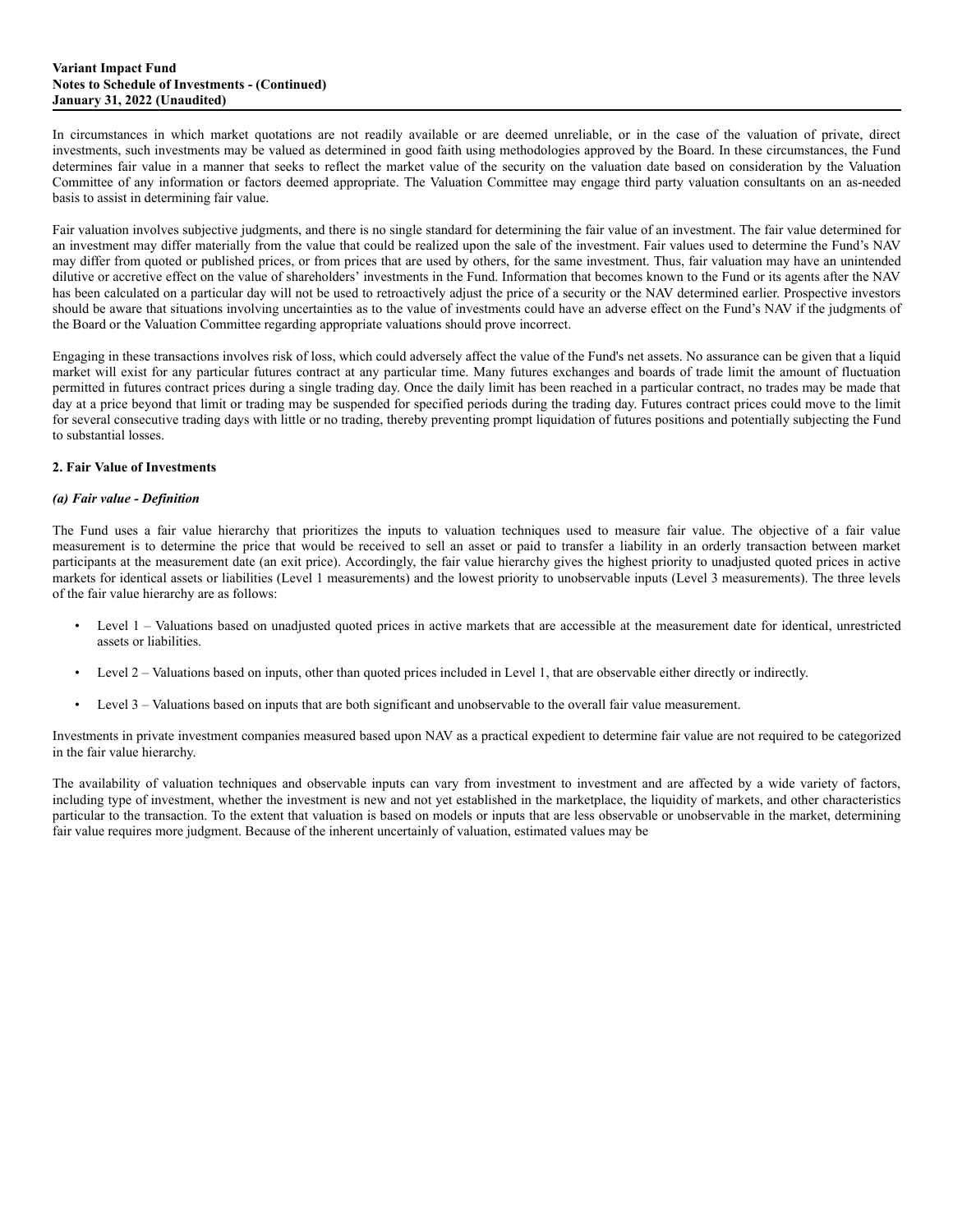materially higher or lower than the values that would have been used had a ready market for the investments existed. Accordingly, the degree of judgment exercised by the Investment Manager in determining fair value is greatest for investments categorized in Level 3.

In some circumstances, the inputs used to measure fair value might be categorized within different levels of the fair value hierarchy. In those instances, the fair value measurement is categorized in its entirety in the fair value hierarchy based on the lowest level input that is significant to the fair value measurement.

### *(b) Fair Value – Valuation Techniques and Inputs*

When determining fair value, the Fund uses valuation techniques that maximize the use of observable inputs and minimize the use of unobservable inputs.

## **Investments in Private Investment Companies**

The Fund values private investment companies using the NAV's provided by the underlying private investment companies as a practical expedient. The Fund applies the practical expedient to private investment companies on an investment-by-investment basis, and consistently with the Fund's entire position in a particular investment, unless it is probable that the Fund will sell a portion of an investment at an amount different from the NAV of the investment. Each of these investments has certain restrictions with respect to rights of withdrawal by the Fund as specified in the respective agreements. Generally, the Fund is required to provide notice of its intent to withdraw after the investment has been maintained for a certain period of time. The management agreements of the private investment companies provide for compensation to the managers in the form of fees ranging from 0% to 2% annually of net assets and performance incentive allocations or fees ranging from 0% to 20% on net profits earned.

At January 31, 2022, all private LPs investments were valued at practical expedient.

# **Investments in Credit Facilities**

The Fund has invested in credit facilities that are either secured by the borrower's assets or are unsecured in nature. The credit facilities have been made directly or through participation with private investment or operating companies. The investments in credit facilities will generally be held at cost subject to certain revisions, such as (i) a material change in interest rates for similar notes or (ii) if the Investment Manager becomes aware of a fundamental change that has not been reflected in the cost. The Fund has determined to value its investments in credit facilities at cost as of January 31, 2022. During the period ended January 31, 2022, the Investment Manager determined there were no material changes in interest rates or fundamental changes. Investments in credit facilities are categorized in Level 3 of the fair value hierarchy.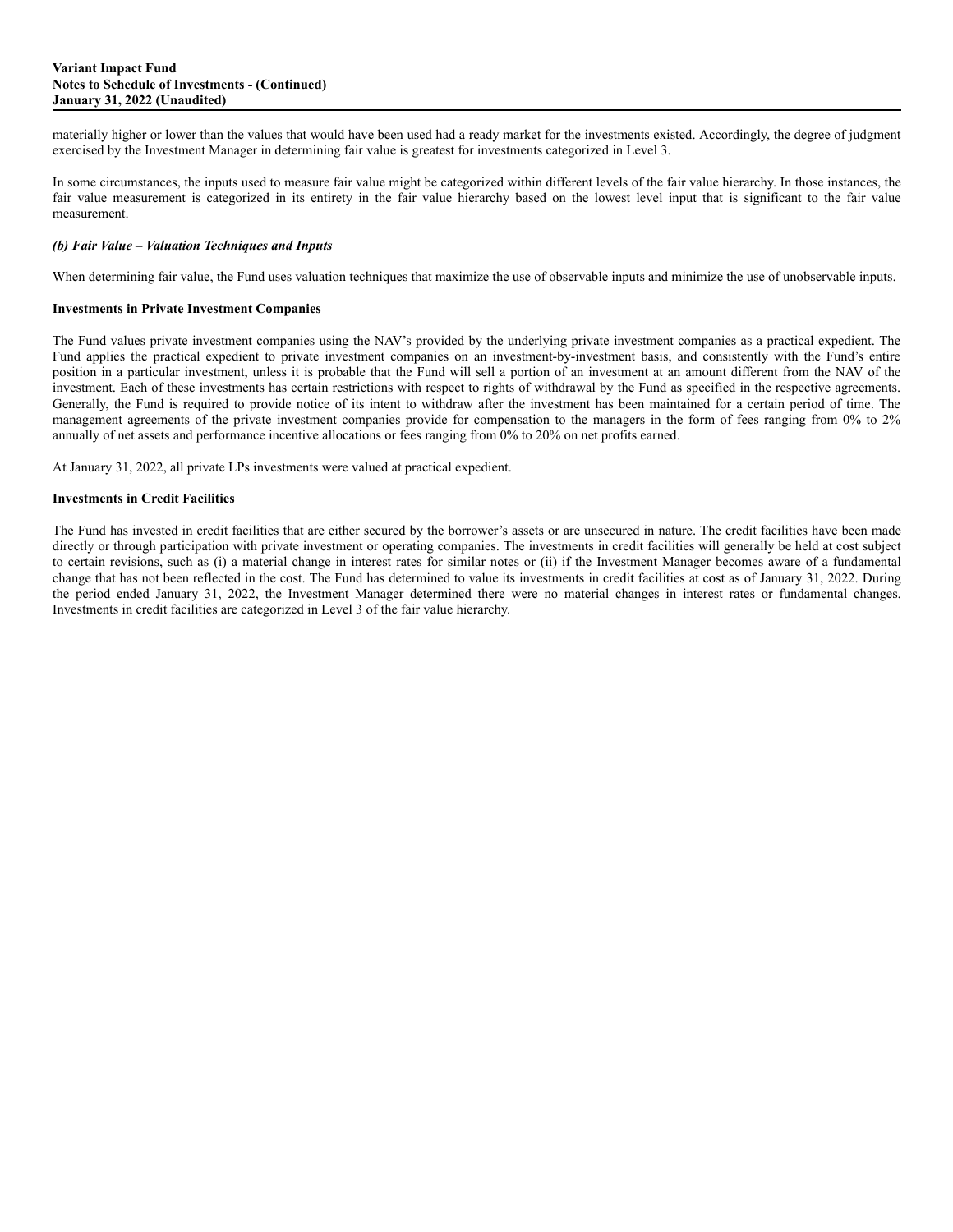## *(c) Fair Value - Hierarchy*

The Fund's assets recorded at fair value have been categorized based on a fair value hierarchy as described in the Fund's significant accounting policies. The following table presents information about the Fund's assets and liabilities measured at fair value as of January 31, 2022. Assets valued using NAV as a practical expedient, an indicator of fair value, are listed in a separate column to permit reconciliation to totals in the Statement of Assets and Liabilities:

|                                  |                |         |      |                          | <b>Investments</b><br><b>Valued at Net</b> |           |
|----------------------------------|----------------|---------|------|--------------------------|--------------------------------------------|-----------|
| Investments                      | <b>Level 1</b> | Level 2 |      | <b>Level 3</b>           | <b>Asset Value</b>                         | Total     |
| Private Investment Companies     | $\sim$         |         | ۰.   | - ക                      | 1,834,285 \$                               | 1,834,285 |
| <b>Credit Facilities</b>         |                |         |      | 1,425,411                | $\overline{\phantom{0}}$                   | 1,425,411 |
| Investments in Public Securities | 1,643          |         |      |                          |                                            |           |
| Short-Term Investments           | 1.171.443      |         |      | $\overline{\phantom{0}}$ | $\overline{\phantom{0}}$                   | 1,171,443 |
| <b>Total Assets</b>              | 1,173,086 \$   |         | - \$ | 1,425,411 \$             | 1,834,285 \$                               | 4,432,782 |

### *(d) Fair Value – Changes in Level 3 Measurements*

The following table presents the changes in assets and transfers in and out which are classified in Level 3 of the fair value hierarchy for the period ended January 31, 2022:

|                           | Private          |      |                          |                        |                        |  |
|---------------------------|------------------|------|--------------------------|------------------------|------------------------|--|
|                           | Investment       |      | Credit                   | <b>Special Purpose</b> |                        |  |
|                           | <b>Companies</b> |      | <b>Facilities</b>        | <b>Vehicles</b>        | <b>Direct Equities</b> |  |
| <b>October 31, 2021</b>   |                  | - \$ | $\overline{\phantom{0}}$ |                        | - 5                    |  |
| Realized gains (losses)   |                  |      |                          |                        |                        |  |
| Unrealized gains (losses) |                  |      |                          |                        |                        |  |
| Transfers Into Level 3    |                  |      |                          |                        |                        |  |
| Transfers Out of Level 3  |                  |      |                          |                        |                        |  |
| Purchases                 |                  |      | 1,448,150                |                        |                        |  |
| Sales                     |                  |      | (22, 739)                |                        |                        |  |
| <b>January 31, 2022</b>   |                  | - S  | 1,425,411 \$             |                        | - 5                    |  |